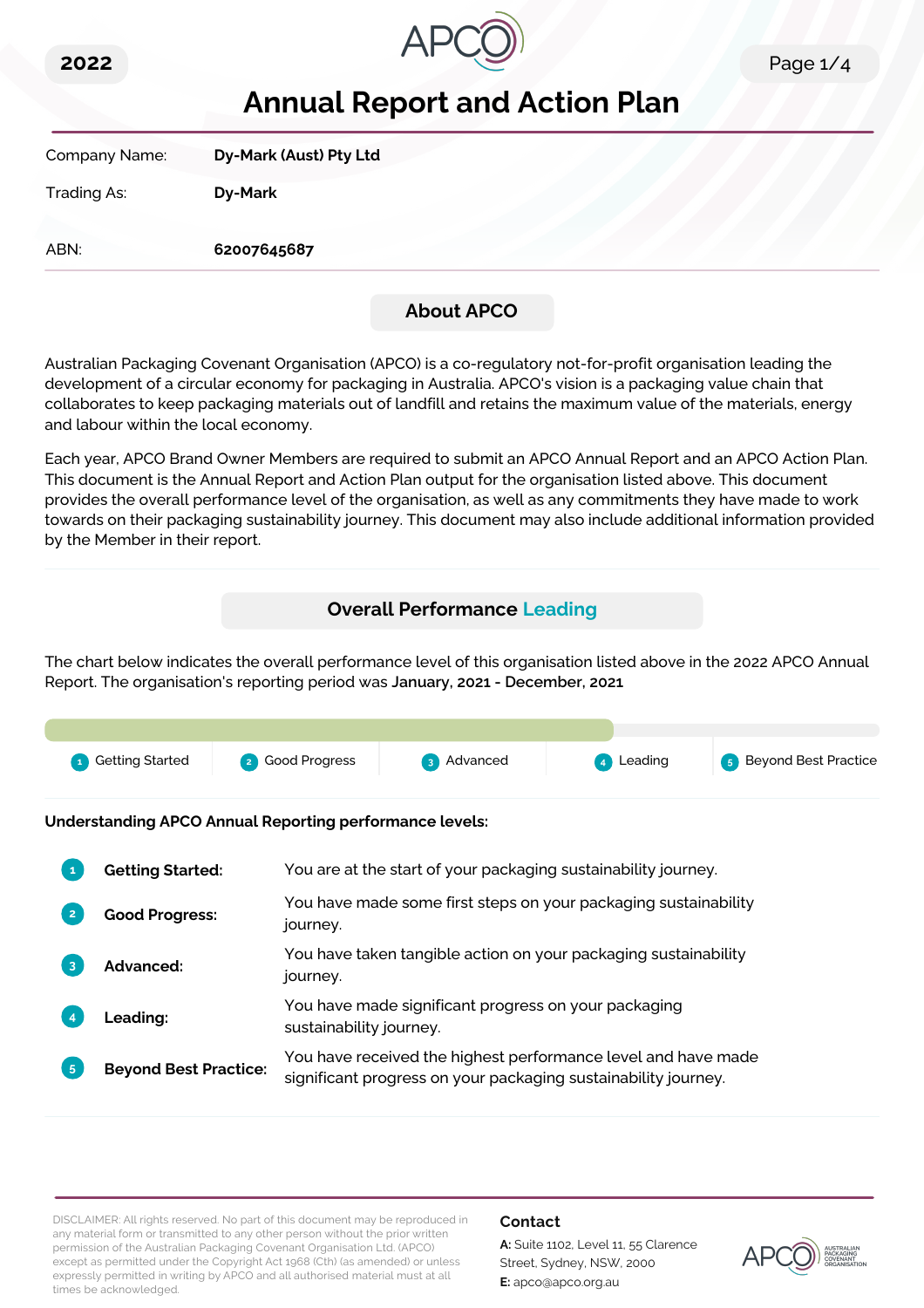

## **Additional Information**

The information below indicates additional information that the organisation included in their APCO Annual Report.

**Describe initiatives, processes or practices that you have implemented during your chosen reporting period that have improved packaging sustainability**

Dy-Mark considers packaging sustainability and applies SPG guidelines to both existing products and new products. Packaging material is optimised and appropriate recycling information is included on packaging. SRP and shipper packaging is optimised from a sustainability and recycling perspective with shippers are produced from FSC mixed cardboard. Dy-Mark continues to evaluate packaging to better communicate recycling and product life cycle information with consumers.

### **APCO Action Plan Commitments**

For each of the Packaging Sustainability Framework criteria listed below, a description is provided along with the commitments made by the organisation in their APCO Action Plan.

#### Criteria 1:

**Governance & Strategy:**

This criteria considers actions to integrate packaging sustainability into business strategies.

- Develop a strategy that includes goals (objectives) and targets for packaging sustainability that addresses the Sustainable Packaging Guidelines (SPGs) or equivalent.
- Include a commitment to achieving the 2025 National Packaging Targets in our strategy.
- Have our executive or board of directors review our strategy and have the strategy integrated within our business processes.
- Regularly communicate and promote packaging sustainability objectives and targets within our organisation.
- Regularly engage or communicate with our external stakeholders about the environmental impacts of our packaging.
- Actively participate in initiatives to promote packaging sustainability outside of our organisation.

#### Criteria 2:

#### **Design & Procurement:**

This criteria considers actions taken to ensure that sustainability principles are considered in the design or procurement of both new and existing packaging through use of the Sustainable Packaging Guidelines (SPGs).

- Review **100**% of our packaging against the Sustainable Packaging Guidelines (or equivalent).
- Improve the accuracy of our data regarding reviews of packaging using the Sustainable Packaging Guidelines (or equivalent).
- Incorporate the Sustainable Packaging Guidelines (or equivalent) into procurement processes.
- Consider the following Sustainable Packaging Principles in our packaging reviews:

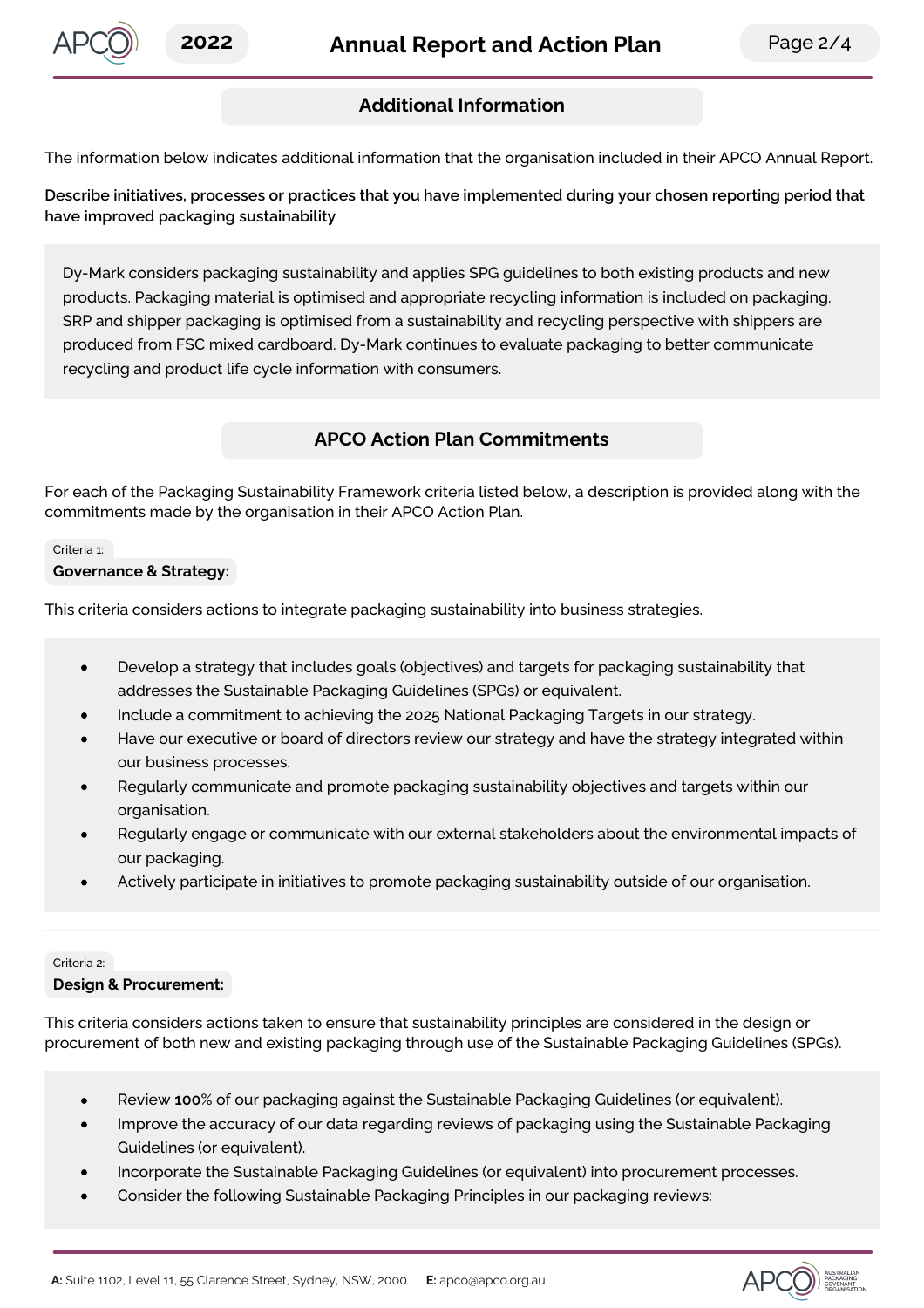

- Design for recovery  $\circ$
- Optimise material efficiency  $\circ$
- Design to reduce product waste  $\circ$
- Eliminate hazardous materials  $\circ$
- Use of renewable materials  $\circ$
- Use recycled materials  $\circ$
- Design to minimise litter  $\circ$
- $\circ$ Design for transport efficiency
- Design for accessibility  $\circ$
- Provide consumer information on environmental sustainability  $\circ$
- **100**% of our packaging to be optimised for material efficiency.
- Improve the accuracy of our data regarding packaging material efficiency.

### Criteria 3: **Recycled Content:**

This criteria considers actions taken to increase or optimise the amount of recycled material used by your organisation.

- Develop a policy or procedure to buy products and/or packaging made from recycled materials.
- Use recycled content in:
	- $\circ$ Our products
	- Primary packaging that we use to sell our products  $\circ$
	- $\circ$ Secondary packaging that we use to sell our products
	- Tertiary packaging that we use to sell our products  $\circ$
	- $\circ$ Other items which we purchase (e.g. office stationary and suppliers etc.)
- **57**% of our packaging to be made using some level of recycled material
- Improve the accuracy of our data regarding use of recycled materials.

### Criteria 4: **Recoverability:**

This criteria considers actions taken to improve the recovery of packaging at end-of-life and increase use of reusable packaging.

- **60**% of our packaging to be designed to have all packaging components be recoverable at end-of-life.
- Improve the accuracy of our data regarding recoverability.
- Use PREP to assess the recyclability of our packaging through kerbside collection in Australia and/or New Zealand.
- Investigate opportunities to use reusable packaging.
- Improve the accuracy of our data regarding reuse.
- Participate in a close-loop recovery program/alternative collection system.

Criteria 5: